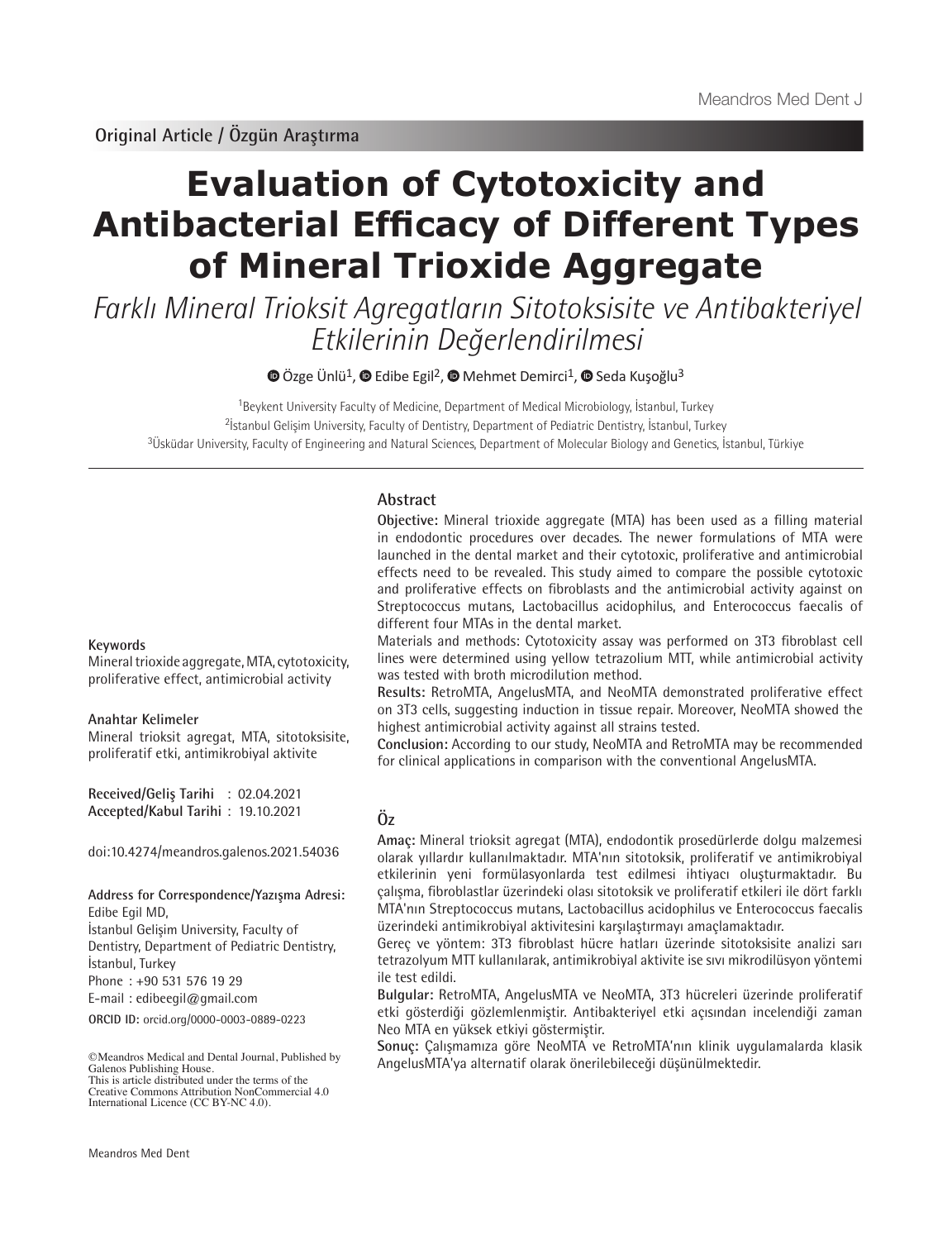# **Introduction**

Majority of endodontic failures occur in a consequence of leakage of irritants into the periapical tissues. An ideal filling material should seal the pathways of communication between the root canal system and its surrounding tissues. It should not have cytotoxic or genotoxic effects, also it should be compatible with host tissues and dimensionally stable (1). Microorganisms and their products are one of the most important factors of pulpitis and apical periodontitis. Therefore, an important aim of endodontic therapy is the elimination of microorganisms from the root canal.

The amount of microorganisms inside the infected root canal is reduced by intracanal medication, instrumentation and irrigation (2,3). Thus, an endodontic sealer with antimicrobial effects may be beneficial in order to eliminate complications after endodontic processes. Because existing endodontic sealers did not possess these "ideal" characteristics, mineral trioxide aggregate (MTA) was developed during the 1990s. Although initially recommended as a root-end filling material, in the following years it has been used for pulp capping, pulpotomy, apexogenesis, apical barrier formation in teeth with open apexes, repair of root perforations, and as a root canal filling material (1,2).

Different types of MTA were released from different manufacturers since the first MTA production. Revealing the possible cytotoxic or proliferative effects of MTA is important as it is in close contact with the gingiva and the fibroblasts which are the predominant cell type in the area (4,5). This study aimed to investigate and compare different MTAs in the dental market according to their possible cytotoxic and proliferative effects on fibroblasts, also to reveal antibacterial activity against Streptococcus mutans ATCC 25175, Lactobacillus acidophilus ATCC 4356 and Enterococcus faecalis ATCC 29212, which are the most frequently recovered microorganisms from refractory periapical periodontitis. The null hypothesis is that there is no difference between different types of MTA according to their possible cytotoxic and proliferative effects, and antibacterial activity.

# **Materials and Methods**

#### **Tested cements**

MTA-Angelus (Angelus MTA; Angelus Soluções Odontológicas, Londrina, Brazil), Endocem MTA

(Cem MTA; Maruchi, Wonju-si, Korea), Retro MTA (Retro MTA; BioMTA, Daejeon, Korea) and NeoMTA (Neo MTA; Avalon Biomed Inc. Bradenton, FL, USA) were tested to reveal their antibacterial activity and cytotoxicity.

# **Bacterial strains**

Streptococcus mutans American Type Culture Collection (ATCC) 25175, Lactobacillus acidophilus ATCC 4356 and Enterococcus faecalis ATCC 29212, which are primary dental pathogens were chosen in order to compare MTAs antibacterial activity and these strains purchased from Refik Saydam National Public Health Agency, Turkey

#### **Antimicrobial broth microdilution test**

Antimicrobial activity of the selected MTAs were performed according to the instructions of the Clinical Laboratory Standards Institute (CLSI). 10 mg/mL of each MTA was dissolved in Brain Heart Infusion Broth, and 180 uL of each MTA dissolved medium was added to the first well of the relevant row of the 96 well plate. Serial dilutions were done for each MTA dissolved medium up to 8 fold. Overnight broth cultures of S. mutans, L. acidophilus and E. faecalis were adjusted to the turbidity of a 0.5 McFarland standard. 20 uL of each strain were inoculated each well. Broth without MTA materials was served as controls for comparison. Plate incubated overnight and bacteria levels in each well were measured with a spectrophotometer at 600 nm (6).

#### **Cytotoxicity assay**

The cytotoxic effects of RetroMTA, AngelusMTA, NeoMTA and CemMTAs on 3T3 embryonic mouse fibroblast cell lines were determined using yellow tetrazolium MTT (3- (4-5-dimethyl thiazolyl-2) -2,5-diphenyltetrazolium bromide). The 3T3 cell line was cultured in "Dulbecco's Modified Eagle's Medium/High Glucose" (DMEM/High, Gibco 41966), containing 10% (v/v) fetal bovine serum (FBS) (Heat-inactivated), 1% (v/v) penicillin-streptomycin antibiotic. All incubations were done at 37°C in a humidified atmosphere of 5% CO2. MTT Assay was performed according to the recommended protoco (7). Flow-chart for MTT cytotoxicity assay peocedure was shown in Figure 1.

When the tests were performed twice, 10 uL of distilled water was applied to the control group which was considered as 100% viable.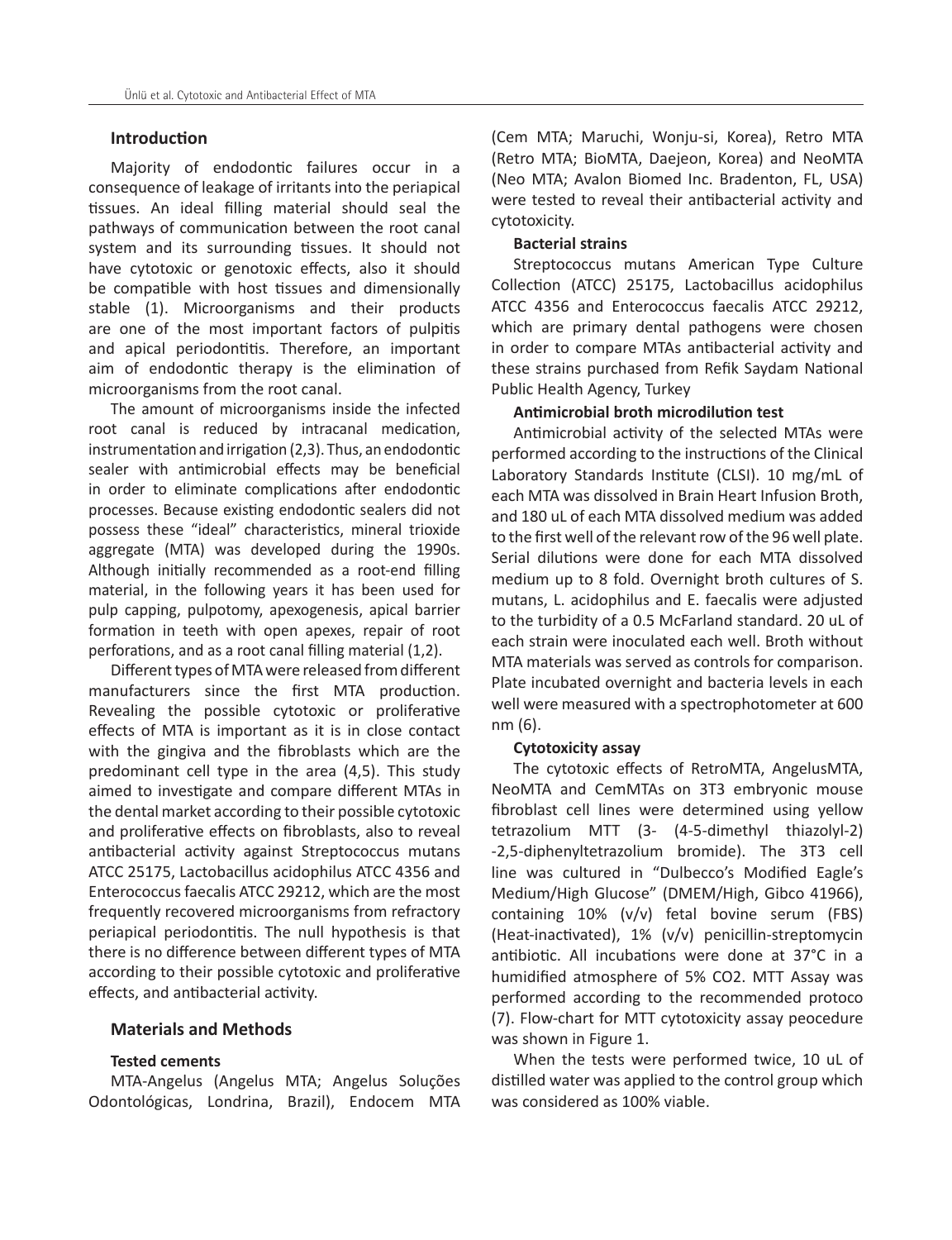

Dose (mg/mL)

**Figure 2.** Cytotoxic effects of four kind of MTA's in different concentrations

**\*\*p<0.**01, \*\*\*p<0.001, vertical bars demonstrating standard deviation values

Cell viability % = [Absorbance570 (treated wells) / Absorbance570 (control wells)] x 100

One-way ANOVA test was utilized to analyze the consistency between the data obtained from MTT tests to determine the effects of MTAs on 3T3 cell viability using IBM SPSS software version 22.0 (IBM Corporation, New York,USA). The significance of the experimental groups according to the control group was analyzed by Dunnett's test.

The concentrations of the substances were applied to the apse and the cell viability (%) data was placed on the ordinate and the graphics created with GraphPad Prism 8.0 program (Graph-Pad Software, Inc., San Diego, CA, USA).

# **Results**

#### **Antibacterial broth test**

Antimicrobial susceptibility tests revealed that 10 mg/mL Neo MTA inhibited the growth of S. mutans, L. acidophilus %100 and E. faecalis at a rate of 89% and had the most powerful effect against bacterial growth. Also, it has been observed that Neo MTA had an inhibitory effect on the growth of S. mutans and E. faecalis at the lowest concentration tested which was 1.25 mg/mL.

In addition, 10 mg/mL Angelus MTA inhibited the growth of L. acidophlius, S. mutans and E.faecalis at the following rates 100%, 99% and 62%, respectively. Also, it had an inhibitory effect on the growth of S.

mutans and E. faecalis until the lowest concentration tested which was 1.25 mg/mL.

Moreover, 10 mg/mL Retro MTA had an inhibitory effect on S. mutans, L. acidophilus and E. faecalis at the rates of 89%, 70% and 75%, respectively. Retro MTA's inhibitory effects were observed at descending rates until 1.25 mg/mL for S. mutans and E. faecalis, and 2.5 mg/mL for L. acidophilus.

Finally, according to antimicrobial susceptibility tests 10 mg/mL CemMTA had an inhibitory effect on L. acidophilus and E. faecalis at the rates of 94% and 11%. However, it did not show any inhibition on the growth of S. mutans.

All the results of antimicrobial susceptibility assays for S. mutans, L. acidophilus and E. faecalis were given in Table 1, Table 2 and Table 3, respectively.

### **Cytotoxicity assay**

The highest application dose (2 mg/mL) of Neo MTA and Retro MTA's cytotoxic effect could not be measured in the spectrophotometer due to the sediment formed resulting from the interaction between MTA and the medium.

Cytotoxicity assays revealed that the application dose (1 mg/mL) of Retro MTA, Angelus MTA and Neo MTAs were determined to have 26%, 14% and 27% cytotoxic effect on 3T3 cells, respectively (\*\* p <0.01, \*\* p <0.01, \*\*\* p <0.001, respectively).

The lowest application dose (0,5 mg/mL) of Retro MTA, Angelus MTA and Neo MTA was determined to have 5%, 5% and 6% proliferative effect on 3T3 cells, respectively (\*\*\*p<0.001, \*\*p<0.01, \*\*\*p<0.001, respectively).

Moreover, CemMTA's cytotoxic effect in 2 mg/mL and 1 mg/mL concentrations could not be measured spectrophotometrically, because of the sediment formed in the medium. However, it was observed that 0.5 mg/mL CemMTA had a %12 toxic effect on 3T3 cell line. The cytotoxic effects of all tested MTA's were given in Figure 2. In addition, cell viability % results of four MTAs. were given in Table 4.

# **Discussion**

MTA was developed as a root-end filling material and it has been used for a long time. Different types of new MTAs were released from different manufacturers (1,2). However, these new MTAs should be investigating a focus on biocompatibility and antibacterial activity.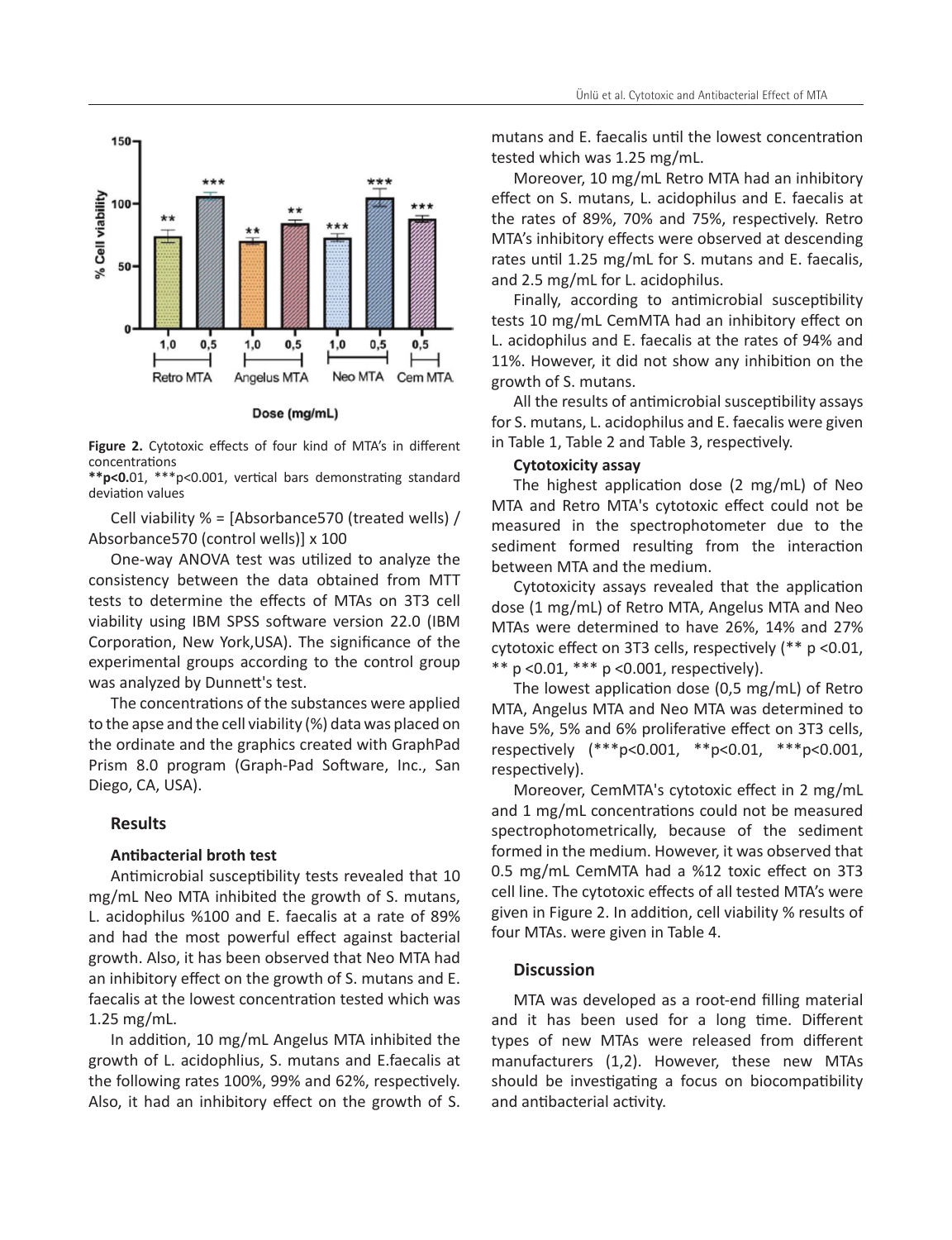| Table 1. Inhibitory effects (%) of different types of MTA against the growth of S. mutans ATCC 25175 |            |                   |                   |              |
|------------------------------------------------------------------------------------------------------|------------|-------------------|-------------------|--------------|
| <b>MTA</b>                                                                                           | $10$ mg/mL | $5 \text{ mg/mL}$ | $\vert$ 2.5 mg/mL | $1.25$ mg/mL |
| <b>NeoMTA</b>                                                                                        | 99.50%     | 93.48%            | 52.31%            | 28.14%       |
| RetroMTA                                                                                             | 88.87%     | 38.16%            | 11.61%            | 10.65%       |
| AngelusMTA                                                                                           | 98.73%     | 69.16%            | 14.15%            | 5.56%        |
| <b>CemMTA</b>                                                                                        | 0.00%      | $0.00\%$          | 0.00%             | 0.00%        |

| Table 2. Inhibitory effects (%) of different types of MTA against the growth of L. acidophilus ATCC 4356 |            |                   |                     |              |  |
|----------------------------------------------------------------------------------------------------------|------------|-------------------|---------------------|--------------|--|
| <b>MTA</b>                                                                                               | $10$ mg/mL | $5 \text{ mg/mL}$ | $2.5 \text{ mg/mL}$ | $1.25$ mg/mL |  |
| <b>NeoMTA</b>                                                                                            | 100.00%    | 83.02%            | 15.84%              | $0.00\%$     |  |
| RetroMTA                                                                                                 | 70.42%     | 30.73%            | 1.15%               | $0.00\%$     |  |
| AngelusMTA                                                                                               | 100.00%    | 51.34%            | $-9.16%$            | 0.00%        |  |
| CemMTA                                                                                                   | 94.27%     | 84.73%            | 31.49%              | 0.00%        |  |

| Table 3. Inhibitory effects (%) of different types of MTA against the growth of E. faecalis ATCC 29212 |                    |                   |                     |              |  |
|--------------------------------------------------------------------------------------------------------|--------------------|-------------------|---------------------|--------------|--|
| <b>MTA</b>                                                                                             | $10 \text{ mg/mL}$ | $5 \text{ mg/mL}$ | $2.5 \text{ mg/mL}$ | $1.25$ mg/mL |  |
| <b>NeoMTA</b>                                                                                          | 89.10%             | 67.29%            | 28.41%              | 22.53%       |  |
| RetroMTA                                                                                               | 74.89%             | 26.54%            | 19.66%              | 16.64%       |  |
| AngelusMTA                                                                                             | 62.41%             | 20.09%            | 8.90%               | 4.73%        |  |
| CemMTA                                                                                                 | 11.33%             | $-68.29%$         | 30.42%              | 0.00%        |  |

| Table 4. Cell viability % results of four MTAs. |              |                  |                   |  |
|-------------------------------------------------|--------------|------------------|-------------------|--|
|                                                 | $2 \, mg/ml$ | 1 $mg/ml$        | $\vert$ 0.5 mg/ml |  |
| RetroMTA                                        | Not measured | $74.33 \pm 5.21$ | 105.48 ±6.34      |  |
| AngelusMTA                                      | Not measured | $86.52 \pm 3.97$ | $104.89 \pm 4.49$ |  |
| <b>NeoMTA</b>                                   | Not measured | $73.29 \pm 4.78$ | $106.35 \pm 8.39$ |  |
| CemMTA                                          | Not measured | Not measured     | $88.32 \pm 3.5$   |  |

**Figure 1.** Flow chart for MTT cytotoxicity assay procedure

According to the findings of the present study, we tested three oral bacteria that were commonly associated with oral diseases. It was reported in previous studies that initial carious lesion is associated with S.mutans and cavitated lesion are associated with both S. mutans and Lactobacillus (1,3). MTA is used as a direct/indirect pulp capping material. the materials used in deep cavities should be able to maintain the vitality of the pulp, prevent the entry of residual bacteria into the root canal system and reduce the pulp inflammation (8,9).

NeoMTA, AngelusMTA and RetroMTA have similar antibacterial effects to S.mutans. The only exception was the non-significant antibacterial activity of CemMTA against the S.mutans. These results agree with previous studies. Luczakj-Cepowicz et al (2008) reported that Angelus MTA had a good antibacterial effect against the standard strains of S.mutans (10). Donyavi et al reported that RetroMTA had antibacterial activities against the S.mutans (11). To the best of our knowledge, there is no study about the antibacterial activity of CemMTA and NeoMTA.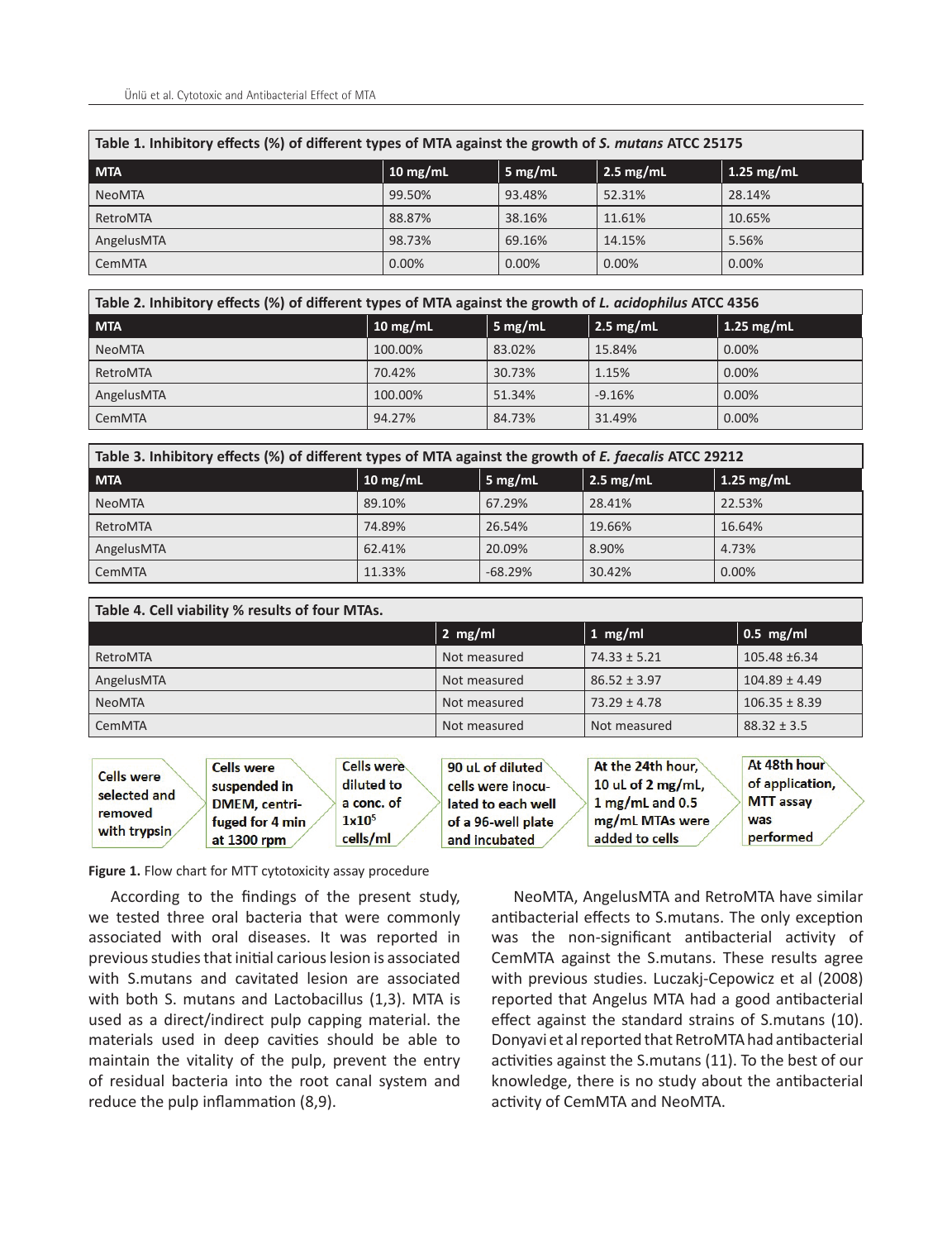There are no reports in the literature of studies that have examined the antimicrobial properties of the MTAs against L.acidophilus. Our study was the first study to collect this data. NeoMTA and AngelusMTA had the greatest antibacterial effect against the growth of L. acidophilus. The concentration (CFU/ mL) of this species in the presence of this biomaterial was zero (100% reduction). RetroMTA and CemMTA demonstrated acceptable antibacterial activity against the standard strains of L. acidophilus. Despite the fact that NeoMTA and Angelus MTA were very successful in inhibiting the growth of L.acidophilus, either RetroMTA and CemMTA could be used for pulp capping in deep caries lesion.

We investigated the antibacterial effect of E.faecalis because it is the most isolated microorganism from the infected root canals. Antibacterial properties of root-canal sealers gain importance in preventing the regrowth of bacteria in the root canals (12). It was reported that MTA has an antibacterial effect against the E.faecalis in previous studies (13,14). Donyavi et al reported that RetroMTA had antibacterial activities against the E.faecalis (11). Kocak et al reported that Angelus MTA had acceptable MBCs against E. faecalis (15). In the present study, Neo MTA, Retro MTA and Angelus MTA showed similar antibacterial activity against E.faecalis. Our results agree with previous studies.

The main components of the antibacterial effect of MTA are tricalcium silicate and dicalcium silicate. When these components are mixed with water, alkaline calcium silicate gel forms. The calcium hydroxide in the silicate matrix releases hydroxide ions. As a result, a highly alkaline environment is formed and bacterial growth is prevented (16-19). In addition to these two main components, materials with different properties have been added to the MTAs used today. Differences in the antibacterial activities of the four MTA types used in this study are probably the result of differences in structure and composition.

The cytotoxicity of end-root filling materials is a major concern for dentists. Antimicrobial components in the root-canal sealers do not have selective toxicity, they may show toxic effects on host cells. The toxic effects of these materials can cause degeneration of periapical tissue and delay wound healing (20-22). In the present study, the biocompatibility of RetroMTA, AngelusMTA, NeoMTA and CemMTA, was evaluated

by using a MTT assay, comparing their cytotoxicity with well-studied AngelusMTA.

MTT test was utilized in order to evaluate the metabolic effects of MTA-Angelus, CemMTA, RetroMTA and NeoMTA on 3T3 cells. In living cells, due to the presence of the mitochondrial dehydrogenase enzyme, the tetrazolium ring of the MTT (3- (4,5-dimethylthiazole-2,5-diphenyltetrazolium)) molecule is cleaved, resulting in formation of waterinsoluble formazan crystals. Then, formazan crystals are dissolved by DMSO and their absorbances are measured with a spectrophotometer at 570 nm. MTT may activate apoptosis-related factors such as intracellular caspase-8, caspase-3, or intracellular leaks that may occur according to the formation of MTT formazan crystals. Thus, attention should be taken in order not to lose control of cell viability during the MTT test, which is one of the most widely used methods to analyze cell viability and proliferation. However, there may be deviations in the MTT test as a result of the interaction of metabolic rate and mitochondria number with various factors, which is the main disadvantage of the MTT method (23,24).

Eukaryotic cells isolated from animal tissues and having limited ability to reproduce under standard conditions are prevented from aging by providing continuous reproduction ability in cell culture (25). These cells have been used for many years in many biological and biochemical researches, such as drug/ chemical agent-dose trials.

The cell line to be used to determine the toxicity of chemical agents on the cell should be related to the natural use of the chemical (26). ISO 10993-5 (1999) cytotoxicity tests, the study of the toxicity of dental materials on cells, the use of the cell type used in this study is recommended. Therefore, in our study, the cytotoxicity of MTA materials was analyzed using a 3T3 cell line.

Kouchak Dezfouli et al compared the cytotoxicity of RetroMTA with ProRootMTA and reported that both of them showed similar biocompatibility (27). In our study, AngelusMTA showed a better percentage of cell viability. RetroMTA and NeoMTA showed similar cell viability. RetroMTA, AngelusMTA and NeoMTA have a proliferative effect on 3T3 cells, suggesting induction in tissue repair. As a result of our findings, it can be recommended to use MTA as a pulp capping material.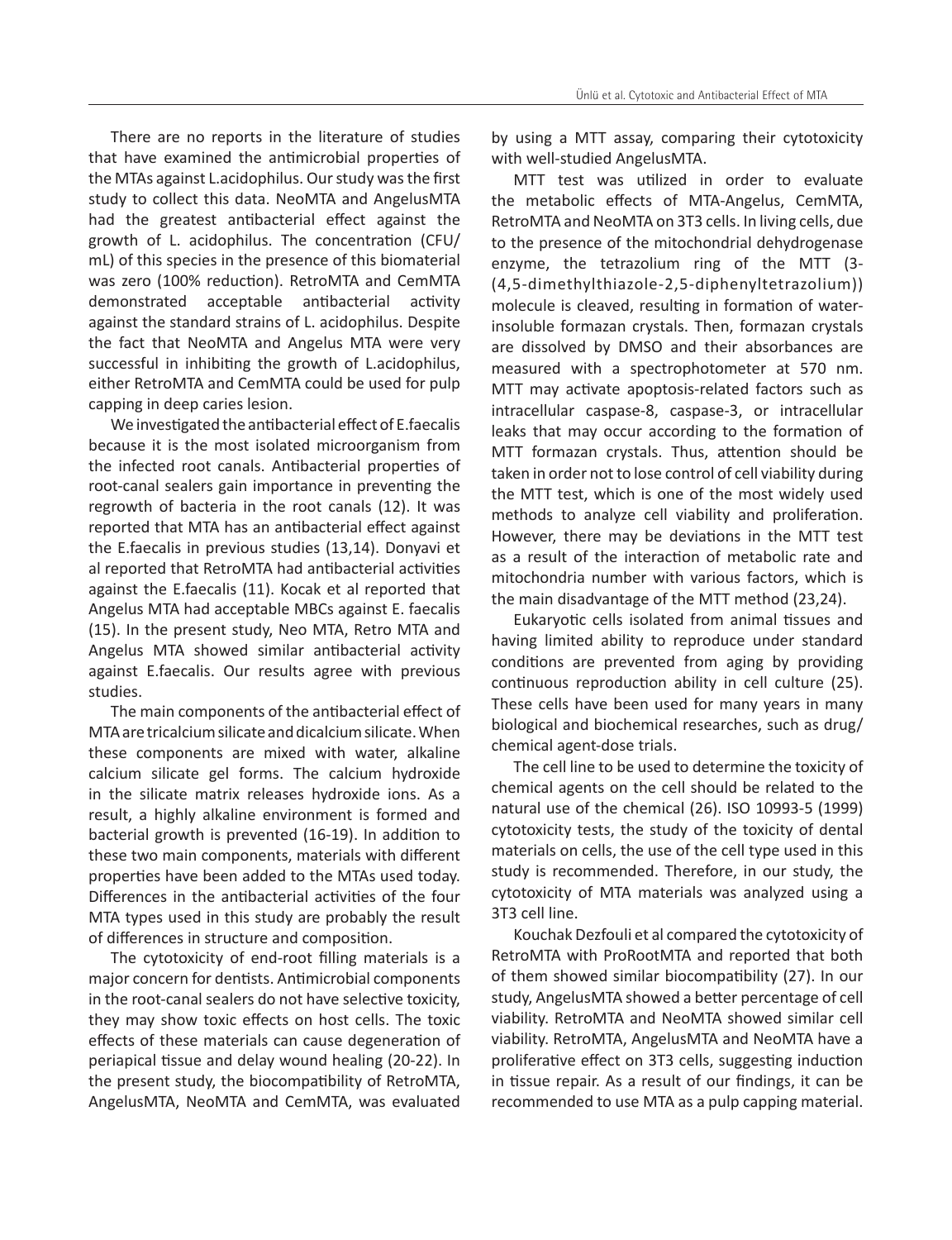The broth microdilution method is considered to be more advantageous than other methods because of its better reproducibility and lower reagent consumption (28). Compared to agar diffusion methods, it is also advantageous to work with poorly diffuse materials (29). For the antibacterial agents used in routine microbiology laboratories, standard zone diameters were determined by agar diffusion method by CLSI or EUCAST but if a different agent was used, the results cannot be interpreted directly in terms of inhibitor drug concentration, however, dilution methods allow quantitative inferences about the minimum inhibitory concentration (MIC) required to inhibit bacterial growth in vitro (30). Therefore, in our study, antibacterial activity of MTAs were analyzed using with broth microdilution method.

# **Conclusion**

In conclusion, the NeoMTA showed the best antibacterial activity against all strains we tested invitro and it was also found to be the most biocompatible material according to our results. Therefore, based on our findings on the antibacterial effect of tested MTA materials against the main bacteria associated with dental diseases, NeoMTA and RetroMTA may be recommended for dental clinical applications when compared with conventional AngelusMTA in the dental market.

# **Ethics**

**Ethics Committee Approval:** Since the materials used in this study do not related with any patient, ethical approval was not required.

**Informed Consent:** Since the materials used in this study do not related with any patient, informed patient approval was not required.

**Peer-review:** Externally and internally peerreviewed.

Authorship Contributions: Concept: O.U., Design: O.U., S.K, Supervision: M.D., Data Collection or Processing: E.E, Analysis or Interpretation: O.U., Literature Search: E.E., S.K., O.U , Writing: S.K.,M.D., E.E., Critical Review: M.D.

**Conflict of Interest:** No conflict of interest was declared by the authors.

**Financial Disclosure:** The authors declared that this study received no financial support.

# **References**

- 1. Parirokh M, Torabinejad M. Mineral Trioxide Aggregate: A Comprehensive Literature Review—Part I: Chemical, Physical, and Antibacterial Properties. J Endodontics 2010;36:16–27.
- 2. Zhang H, Shen Y, Ruse ND, Haapasalo M. Antibacterial Activity of Endodontic Sealers by Modified Direct Contact Test Against Enterococcus faecalis. J Endodontics 2009; 35:1051–1055.
- 3. Shin M, Chen JW, Tsai CY, Aprecio R, Zhang W and Yochim JM. Cytotoxicity and Antimicrobial Effects of a New Fast-Set MTA. BioMed Research International 2017;2071247.
- 4. Torshabi M, Amid R, Kadkhodazadeh M, Shahrbabaki SE and Tabatabaei FS. Cytotoxicity of two available mineral trioxide aggregate cements and a new formulation on human gingival fibroblasts. J Conservative Dentistry 2016;19:522–526.
- 5. Shin M, Chen JW, Tsai CY, Aprecio R, Zhang W and Yochim JM. Cytotoxicity and Antimicrobial Effects of a New Fast-Set MTA. BioMed Research International 2017;2071247.
- 6. Bozkurt AP, Ünlü Ö, Demirci M. Comparison of microbial adhesion and biofilm formation on orthodontic wax materials; an in vitro study. J Dent Sci. 2020; 15(4):S:493-S:499. doi: 10.1016/j.jds.2020.04.011.
- 7. Atasever-Arslan B, Yilancioglu K, Kalkan, Z, Timucin AC, Gür H, Isik FB, Deniz E, Erman B, Cetiner S. Screening of new antileukemic agents fromessential oils of algae extracts and computational modeling of their interactions with intracellular signaling nodes. European Journal of Pharmaceutical Sciences 2016; 83:S120– S131. DOI: /10.1016/j.ejps.2015.12.001.
- 8. Hilton TJ, Ferracane JL, Manc L, Baltuck C, Barnes C and Beaudry D. Comparison of CaOH with MTA for Direct Pulp Capping. J Dent Res 2013;92:S16–S22. DOI: 10.1177/0022034513484336
- 9. Mente J, Hufnagel S, Leo M, Michel A, Gehrig H and Panagidis D. Treatment Outcome of Mineral Trioxide Aggregate or Calcium Hydroxide Direct Pulp Capping: Long-term Results. J Endodontics 2014;40:1746–1751.
- 10. Luczaj-Cepowicz E, Pawińska M, Marczuk-Kolada G, Leszczyńska K and Waszkiel D. Antibacterial activity of two Mineral Trioxide Aggregate materials in vitro evaluation. Annales Academiae Medicae Stetinensis 2008;54:147–150.
- 11. Donyavi Z, Heidari H, Khoshbin K, Shahriari S, Farhadian M and Yousefi Mashouf R. Antibacterial activity of mineral trioxide aggregate, new endodontic cement, Retro MTA and Ortho MTA against common endodontic pathogens. Indo American Journal of Pharmaceutical Sciences 2017;4:4720–4728.
- 12. Stuart C, Schwartz S, Beeson T and Owatz, C. Enterococcus faecalis: Its Role in Root Canal Treatment Failure and Current Concepts in Retreatment. J Endodontics 2006;32:93–98.
- 13. Asgary S and Kamrani FA. Antibacterial effects of five different root canal sealing materials. The Journal of Oral Science 2008;50:469–474.
- 14. Al-Hezaimi K, Al-Shalan TA, Naghshbandi J, Oglesby S, Simon JHS and Rotstein I. Antibacterial Effect of Two Mineral Trioxide Aggregate (MTA) Preparations Against Enterococcus faecalis and Streptococcus sanguis In Vitro. J Endodontics 2006;32:1053– 1056.